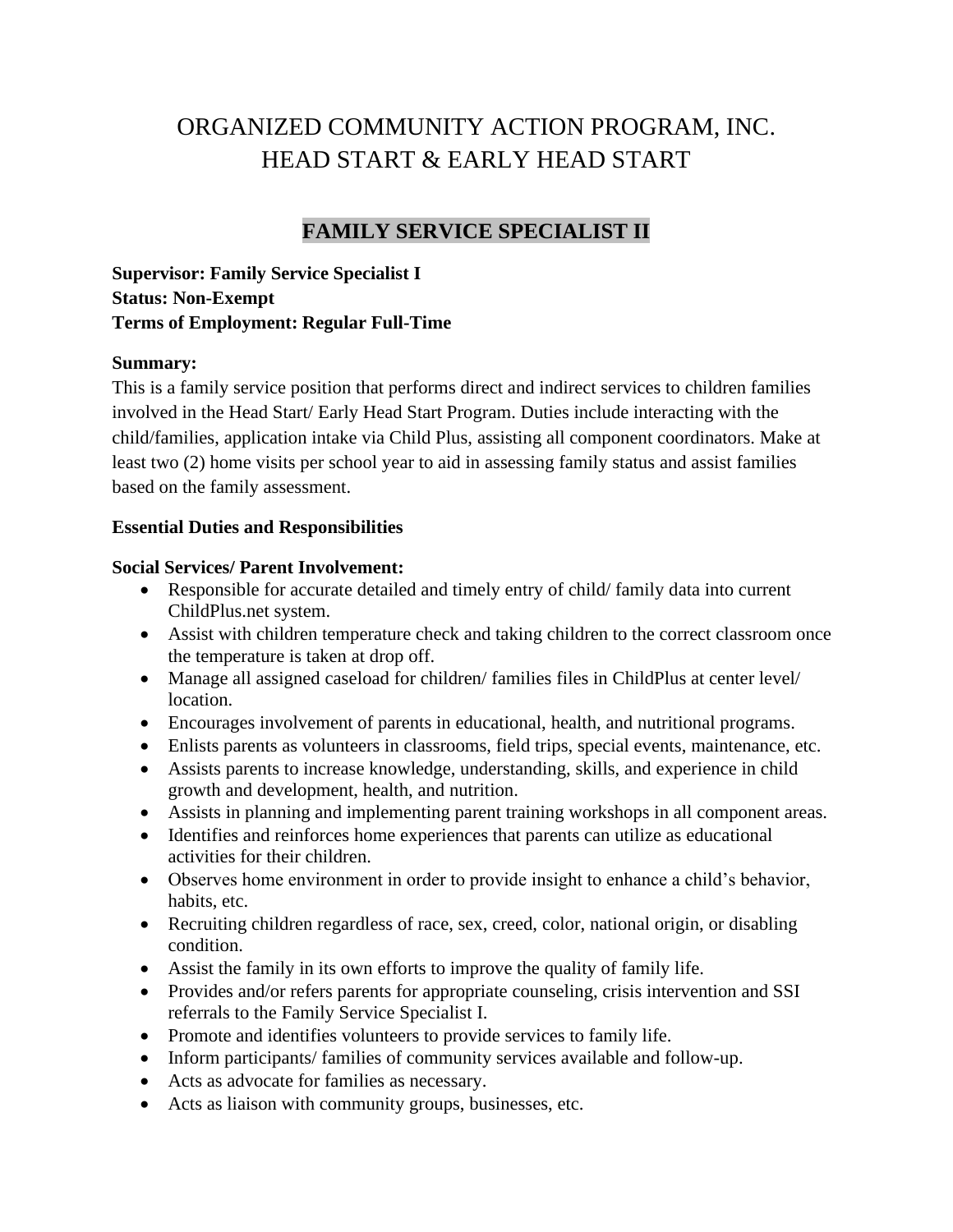- Encourages parent involvement in decision-making, program planning, and operations.
- Provides opportunities for advancement in education and skills for parents in cooperation with community agencies.
- Solicits in-kind donations for clients and program and ensures that quotas are met.
- Must be able to pass local, state, and federal criminal checks and child abuse clearance.
- Must have the mental and physical ability to perform job duties.
- Must obtain monthly Data updates from parents.
- Assist in classrooms as needed.

## **Health:**

- Assist in preparation and transportation of children for physical, dental, screening, follow-up appointments to appropriate health services providers.
- Assists health component in making initial and follow-up appointments to appropriate health service providers.
- Keep complete, accurate, and up-to-date health records: histories, dental, emergency information, accident/incident reports, immunization records, and any follow-up treatment or reports.
- Keeps accurate and up-to-date medical and dental screening forms.
- Administers first aid to extent qualified when necessary.
- Assists health coordinator in screening (dental, B/P, Hgb., hearing/vision).
- Maintain accurate inventory of first aid supplies.
- Inform parents of all medical and dental appointments.
- Documents suspected child abuse or neglect and report to the Head Start Early Head Start Director and appropriate agencies.
- Encourage parent participation in any health/nutrition related activities in center.
- Organizes and takes care of materials, equipment, etc.
- Makes disability referral as necessary.

## **Qualification Requirements:**

To perform this job successfully an individual must be able to perform essential duty satisfactorily. The requirements listed below are representative of the knowledge, skill, and/or ability required. Reasonable accommodations may be to enable individuals with disabilities to perform essentials functions. Individual must have a valid Alabama driver's license and reliable transportation for the performance of duties.

Current physical examination and TB screen documentation upon hire.

## **Education and/or Experience:**

Applicant for this position as of November 2016 must have a Bachelor degree in Social Work, Human Services, Family Services, Counseling, or related field.

## **Language Skills:**

Ability to read, analyzes, and interprets general business periodicals, professional journals, technical procedures, or governmental regulations. Ability to write reports, business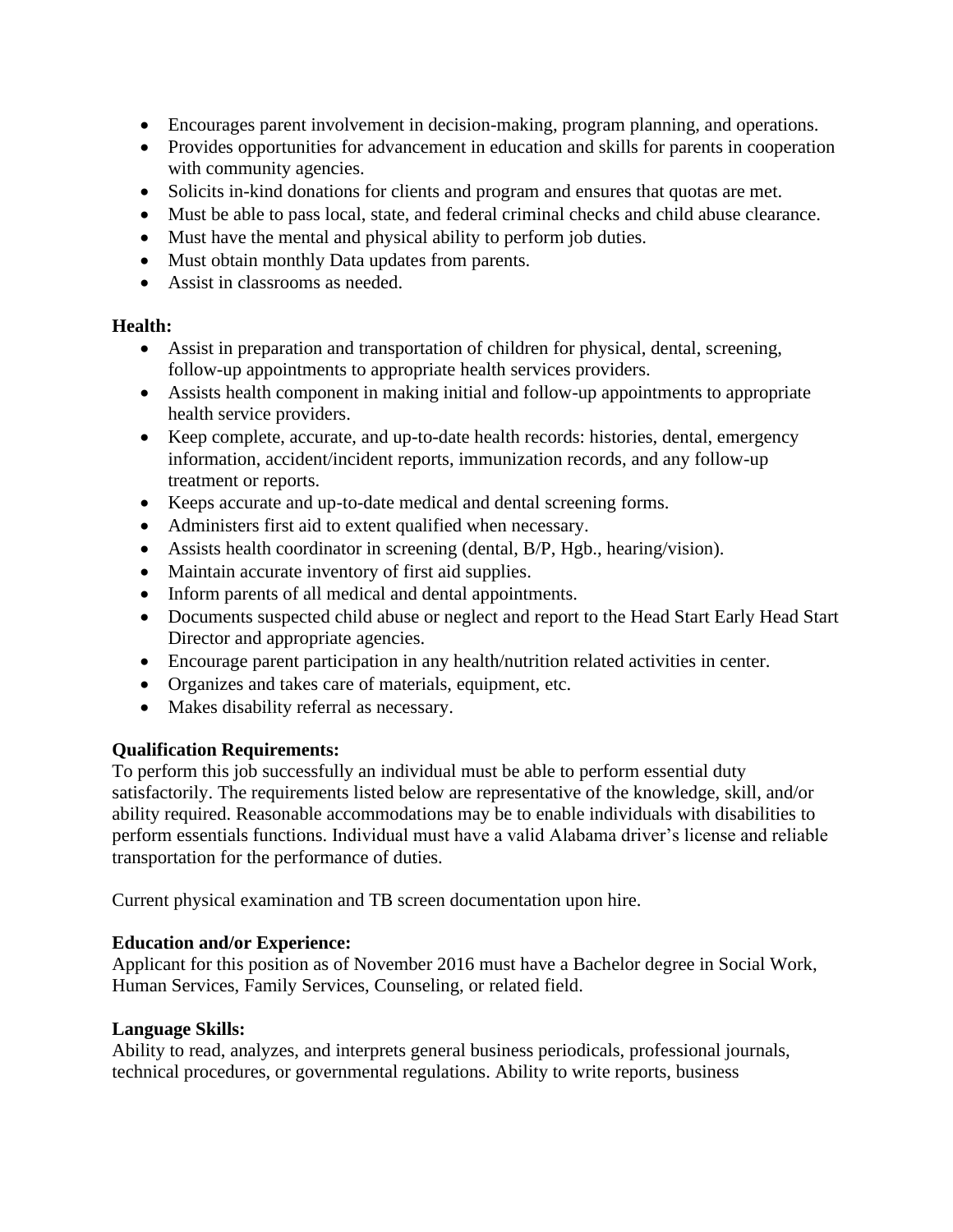correspondence, and procedure manuals. Ability to effectively present information and respond to questions from groups, staff, parents, other agencies, and the general public.

#### **Mathematical Skills:**

Ability to calculate figures and amounts such as discounts, interest, commissions, proportions, percentages, areas, circumference, and volume.

#### **Physical Demands:**

The physical demands described are representative of those that must be met by an employee to successfully perform the essential functions of this job. Reasonable accommodation may be made to enable individuals with disabilities to perform the essential functions.

While performing the duties of this job, the employee is regularly required to sit; use hands to finger, handle or feel objects, tools, or controls; reach with hands and arms; talk or hear; and taste or smell. The employee frequently is required to walk and stoop, kneel, crouch or crawl. The employee is occasionally required to stand and climb or balance.

The employee must regularly lift and/or move up to 10 pounds, frequently lift and/or move up to 50 pounds; specific vision abilities required by this job include close vision, distance vision, color vision, peripheral vision, depth perception and the ability to adjust focus.

#### **Work Environment:**

The work environment characteristics described here are representative of those an employee encounters while performing the essential functions of this job. Reasonable accommodations may be made to enable individuals with disabilities to perform the essentials functions.

The noise level in the work environment is usually moderate.

## **Non-Discrimination Policy:**

It is the Policy of this Agency to be customer and service oriented and to require employees to treat customers in a courteous and respectful manner at all times.

Employees must understand that our customers come first and they are the primary source of the organization's income. All employees have an obligation to represent the Agency in a positive way and to make customers feel as comfortable as possible in dealing with the organization.

We provide equal opportunity in all aspects for services rendered to our customers. All employees will not discriminate against any customer because of their race, color, religion, sex (including pregnancy, childbirth and related medical conditions), national origin, age (40 and over), citizenship, physical or mental disability, military obligations, gender identity, genetic information or any other basis of discrimination prohibited by law.

Violations of this policy will not be permitted and will result in disciplinary action up to and including termination.